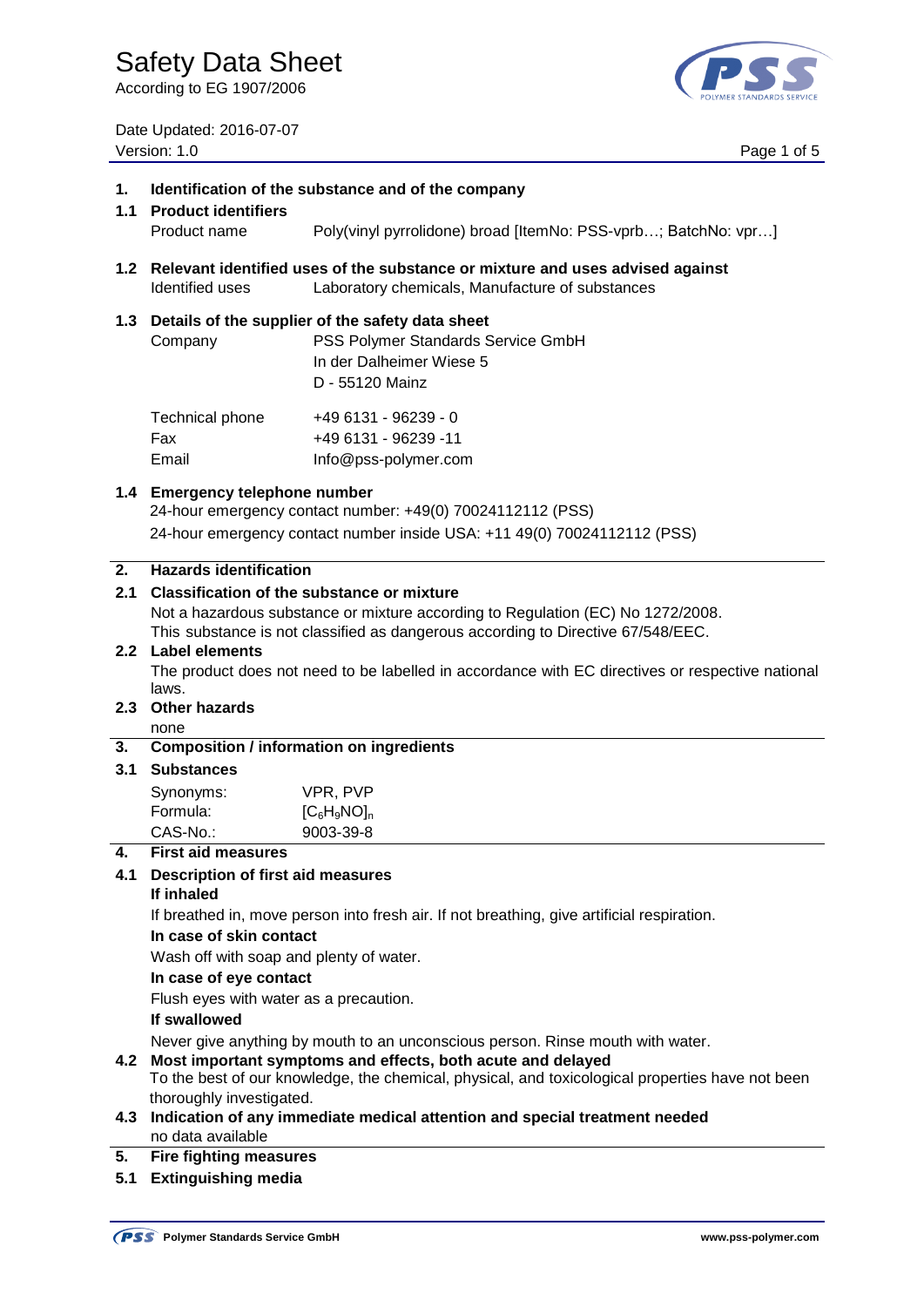### Safety Data Sheet

According to EG 1907/2006 Product name: Poly(vinyl pyrrolidone) broad Date Updated: 2016-07-07 Page 2 of 5<br>Version: 1.0 Page 2 of 5



|    | Suitable extinguishing media                                                                                                                                                                                                                                                                                            |  |  |  |  |
|----|-------------------------------------------------------------------------------------------------------------------------------------------------------------------------------------------------------------------------------------------------------------------------------------------------------------------------|--|--|--|--|
|    | Use water spray, alcohol-resistant foam, dry chemical or carbon dioxide.                                                                                                                                                                                                                                                |  |  |  |  |
|    | 5.2 Special hazards arising from the substance or mixture                                                                                                                                                                                                                                                               |  |  |  |  |
|    | Carbon oxides, nitrogen oxides (NO <sub>x</sub> ).<br>5.3 Advice for fire fighters                                                                                                                                                                                                                                      |  |  |  |  |
|    | Wear self contained breathing apparatus for fire fighting if necessary.                                                                                                                                                                                                                                                 |  |  |  |  |
|    | 5.4 Further information                                                                                                                                                                                                                                                                                                 |  |  |  |  |
|    | no data available                                                                                                                                                                                                                                                                                                       |  |  |  |  |
| 6. | <b>Accidental release measures</b>                                                                                                                                                                                                                                                                                      |  |  |  |  |
|    | 6.1 Personal precautions, protective equipment and emergency procedures                                                                                                                                                                                                                                                 |  |  |  |  |
|    | Avoid dust formation. Avoid breathing vapors, mist or gas.                                                                                                                                                                                                                                                              |  |  |  |  |
|    | 6.2 Environmental precautions<br>Do not let product enter drains.                                                                                                                                                                                                                                                       |  |  |  |  |
|    | 6.3 Methods and materials for containment and cleaning up                                                                                                                                                                                                                                                               |  |  |  |  |
|    | Sweep up and shovel. Keep in suitable, closed containers for disposal.                                                                                                                                                                                                                                                  |  |  |  |  |
|    | 6.4 Reference to other sections                                                                                                                                                                                                                                                                                         |  |  |  |  |
|    | For disposal see section 13.                                                                                                                                                                                                                                                                                            |  |  |  |  |
| 7. | <b>Handling and storage</b>                                                                                                                                                                                                                                                                                             |  |  |  |  |
|    | 7.1 Precautions for safe handling                                                                                                                                                                                                                                                                                       |  |  |  |  |
|    | Provide appropriate exhaust ventilation at places where dust is formed. Normal measures for<br>preventive fire protection.                                                                                                                                                                                              |  |  |  |  |
|    | 7.2 Conditions for safe storage, including any incompatibilities                                                                                                                                                                                                                                                        |  |  |  |  |
|    | Store in cool place. Keep container tightly closed in a dry and well-ventilated place.                                                                                                                                                                                                                                  |  |  |  |  |
|    | Hygroscopic; Store under inert gas.                                                                                                                                                                                                                                                                                     |  |  |  |  |
|    | 7.3 Specific end use(s)                                                                                                                                                                                                                                                                                                 |  |  |  |  |
|    | no data available                                                                                                                                                                                                                                                                                                       |  |  |  |  |
| 8. | Exposure controls / personal protection<br>8.1 Control parameters                                                                                                                                                                                                                                                       |  |  |  |  |
|    | Components with workplace control parameters                                                                                                                                                                                                                                                                            |  |  |  |  |
|    | 8.2 Exposure controls                                                                                                                                                                                                                                                                                                   |  |  |  |  |
|    | Appropriate engineering controls                                                                                                                                                                                                                                                                                        |  |  |  |  |
|    | General industrial hygiene practice.                                                                                                                                                                                                                                                                                    |  |  |  |  |
|    | Personal protective equipment                                                                                                                                                                                                                                                                                           |  |  |  |  |
|    | <b>Eye/face protection</b>                                                                                                                                                                                                                                                                                              |  |  |  |  |
|    | Use equipment for eye protection tested and approved under appropriate government standards<br>such as NIOSH (US) or EN 166(EU).                                                                                                                                                                                        |  |  |  |  |
|    | <b>Skin protection</b>                                                                                                                                                                                                                                                                                                  |  |  |  |  |
|    | Handle with gloves. Gloves must be inspected prior to use. Use proper glove removal technique<br>(without touching glove's outer surface) to avoid skin contact with this product. Dispose of<br>contaminated gloves after use in accordance with applicable laws and good laboratory practices.<br>Wash and dry hands. |  |  |  |  |
|    | The selected protective gloves have to satisfy the specifications of EU Directive 89/686/EEC and<br>the standard EN 374 derived from it.                                                                                                                                                                                |  |  |  |  |
|    | <b>Body Protection</b>                                                                                                                                                                                                                                                                                                  |  |  |  |  |
|    | Choose body protection in relation to its type, to the concentration and amount of dangerous<br>substances, and to the specific work-place., The type of protective equipment must be selected                                                                                                                          |  |  |  |  |
|    | according to the concentration and amount of the dangerous substance at the specific workplace.                                                                                                                                                                                                                         |  |  |  |  |
|    | <b>Respiratory protection</b>                                                                                                                                                                                                                                                                                           |  |  |  |  |
|    | Respiratory protection is not required. Where protection from nuisance levels of dusts are                                                                                                                                                                                                                              |  |  |  |  |

(EU).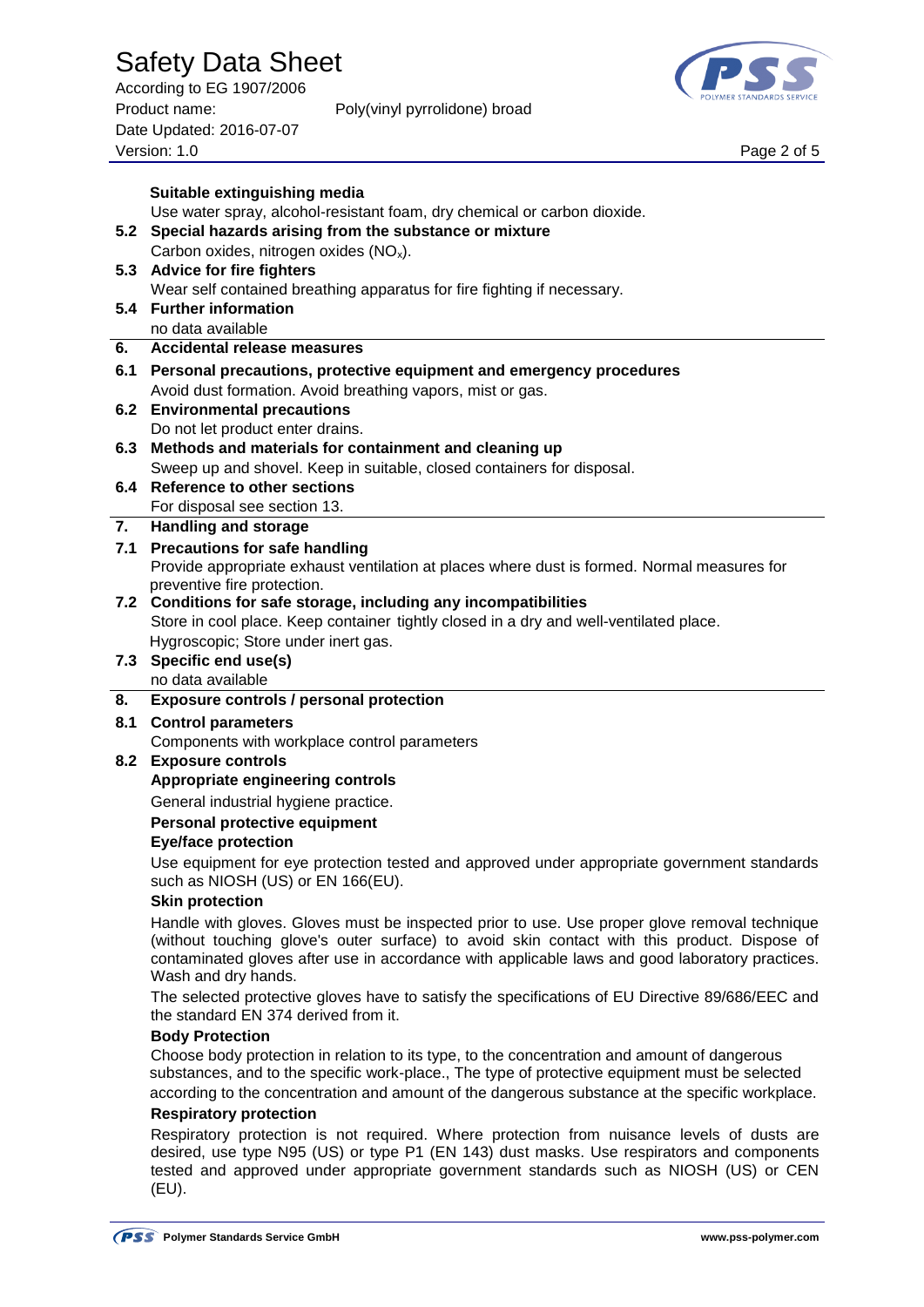# Safety Data Sheet

According to EG 1907/2006 Product name: Poly(vinyl pyrrolidone) broad Date Updated: 2016-07-07 Page 3 of 5<br>Version: 1.0 Page 3 of 5



| 9.  | <b>Physical and chemical properties</b>               |                   |  |  |  |  |
|-----|-------------------------------------------------------|-------------------|--|--|--|--|
| 9.1 | Information on basic physical and chemical properties |                   |  |  |  |  |
|     | Appearance                                            | Form: solid       |  |  |  |  |
|     | Odour                                                 | no data available |  |  |  |  |
|     | <b>Odour Threshold</b>                                | no data available |  |  |  |  |
|     | pH                                                    | no data available |  |  |  |  |
|     | Melting point/freezing point                          | no data available |  |  |  |  |
|     | Initial boiling point and boiling range               | no data available |  |  |  |  |
|     | <b>Flash Point</b>                                    | no data available |  |  |  |  |
|     | Evaporation rate                                      | no data available |  |  |  |  |
|     | Flammability                                          | no data available |  |  |  |  |
|     | Upper/lower flammability or explosive limits          | no data available |  |  |  |  |
|     | Vapour pressure                                       | no data available |  |  |  |  |
|     | Vapour density                                        | no data available |  |  |  |  |
|     | Relative density                                      | no data available |  |  |  |  |
|     | Water solubility                                      | no data available |  |  |  |  |
|     | Partition coefficient: n- Octanol/Water               | no data available |  |  |  |  |
|     | Auto ignition temperature                             | no data available |  |  |  |  |
|     | Decomposition temperature                             | no data available |  |  |  |  |
|     | Viscosity                                             | no data available |  |  |  |  |
|     | <b>Explosive properties</b>                           | no data available |  |  |  |  |
|     | Oxidizing properties                                  | no data available |  |  |  |  |
|     | 9.2 Other safety information                          |                   |  |  |  |  |
|     | no data available                                     |                   |  |  |  |  |
|     | 10. Stability and reactivity                          |                   |  |  |  |  |
|     | 10.1 Reactivity                                       |                   |  |  |  |  |
|     | no data available                                     |                   |  |  |  |  |
|     | <b>10.2 Chemical stability</b>                        |                   |  |  |  |  |
|     | Stable under recommended storage conditions.          |                   |  |  |  |  |
|     | 10.3 Possibility of hazardous reactions               |                   |  |  |  |  |
|     | no data available                                     |                   |  |  |  |  |
|     | <b>10.4 Conditions to avoid</b><br>no data available  |                   |  |  |  |  |
|     | 10.5 Incompatible materials                           |                   |  |  |  |  |
|     | Strong oxidizing agents                               |                   |  |  |  |  |
|     | 10.6 Hazardous decomposition products                 |                   |  |  |  |  |
|     | Other decomposition products - no data available      |                   |  |  |  |  |
| 11. | <b>Toxicological information</b>                      |                   |  |  |  |  |
|     | 11.1 Information on toxicological effects             |                   |  |  |  |  |
|     | <b>Acute toxicity</b>                                 |                   |  |  |  |  |
|     | LD50 oral $-$ rat $-$ 100.000 mg/kg                   |                   |  |  |  |  |
|     | Remark: Diarrhoea                                     |                   |  |  |  |  |
|     | <b>Skin corrosion/irritation</b>                      |                   |  |  |  |  |
|     | Skin - rabbit                                         |                   |  |  |  |  |
|     | Result: no skin irritation                            |                   |  |  |  |  |
|     | Serious eye damage/eye irritation                     |                   |  |  |  |  |
|     | Eyes - rabbit                                         |                   |  |  |  |  |
|     | Result: no eye irritation                             |                   |  |  |  |  |
|     | <b>Respiratory or skin sensitisation</b>              |                   |  |  |  |  |
|     | Will not occur                                        |                   |  |  |  |  |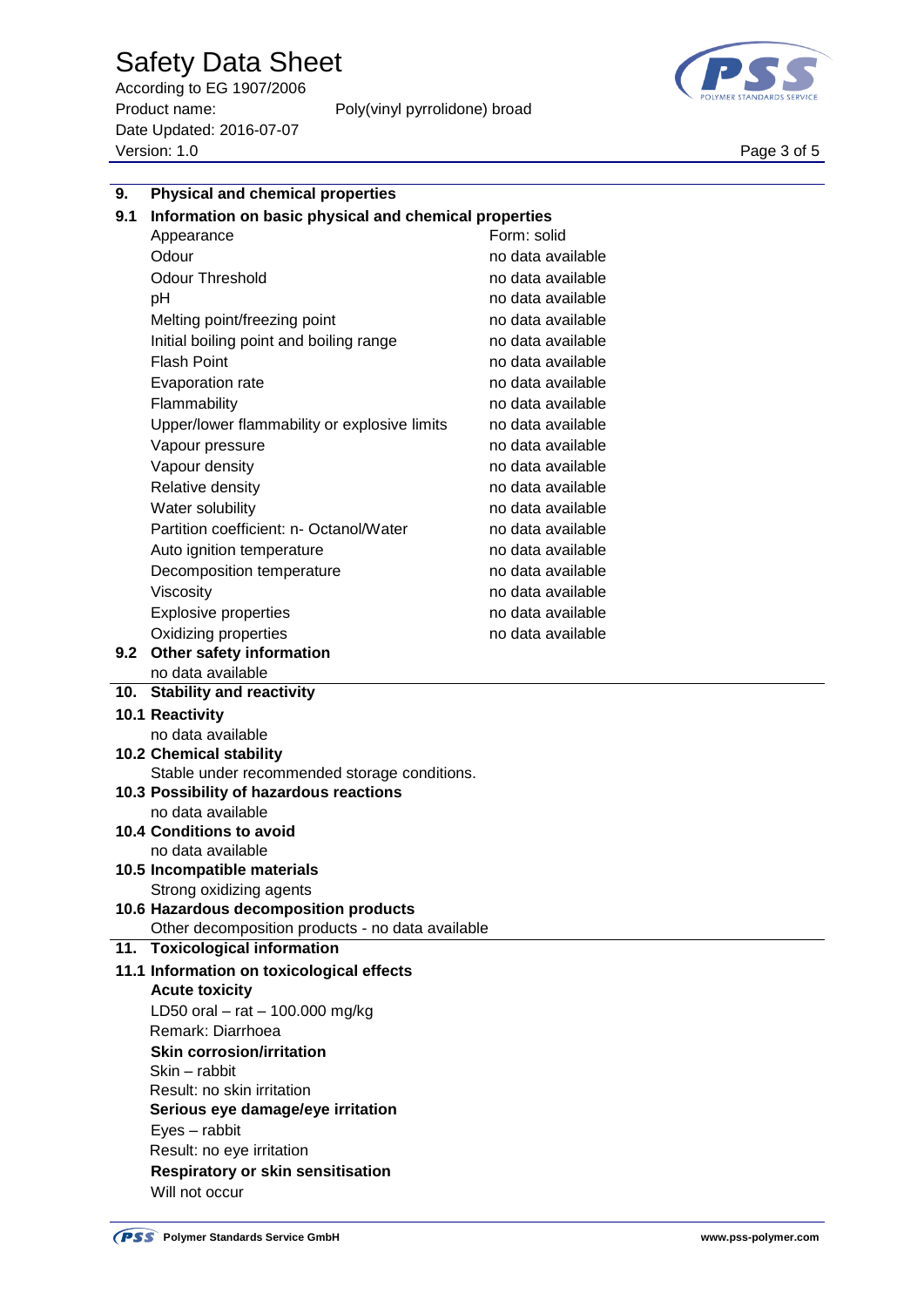# Safety Data Sheet

**Germ cell mutagenicity**

its IARC, ACGIH, NTP, or EPA classification.

According to EG 1907/2006 Product name: Poly(vinyl pyrrolidone) broad Date Updated: 2016-07-07 Page 4 of 5<br>Version: 1.0 Page 4 of 5

no data available **Carcinogenicity**

homopolymer)



This product is or contains a component that is not classifiable as to its carcinogenicity based on

IARC: 3 - Group 3: Not classifiable as to its carcinogenicity to humans (1-Ethenyl-2-pyrrolidinone



|     | <b>Reproductive toxicity</b>                                                                     |  |  |  |
|-----|--------------------------------------------------------------------------------------------------|--|--|--|
|     | no data available                                                                                |  |  |  |
|     | Specific target organ toxicity - single exposure                                                 |  |  |  |
|     | no data available                                                                                |  |  |  |
|     | Specific target organ toxicity - repeated exposure                                               |  |  |  |
|     | no data available                                                                                |  |  |  |
|     | <b>Aspiration hazard</b>                                                                         |  |  |  |
|     | no data available                                                                                |  |  |  |
|     | <b>Signs and Symptoms of Exposure</b>                                                            |  |  |  |
|     | To the best of our knowledge, the chemical, physical, and toxicological properties have not been |  |  |  |
|     | thoroughly investigated.                                                                         |  |  |  |
|     | <b>Additional Information</b>                                                                    |  |  |  |
|     | <b>RTECS: Not available</b>                                                                      |  |  |  |
|     | Unexcreted particles may be phagocytized by cells of the reticuloendothelial system and          |  |  |  |
|     | deposited in storage sites in the liver, spleen, lung, and bone marrow resulting in the storage  |  |  |  |
|     | disease thesaurosis. Severity and symptoms depend on storage site and nature of the particle.    |  |  |  |
|     | Pathological changes are not necessarily attributed to the thesaurosis, but in some cases an     |  |  |  |
|     | inflammation or granulomatoma have occurred.                                                     |  |  |  |
|     | 12. Ecological information                                                                       |  |  |  |
|     | <b>12.1 Toxicity</b>                                                                             |  |  |  |
|     | no data available                                                                                |  |  |  |
|     | 12.2 Persistence and degradability                                                               |  |  |  |
|     | no data available                                                                                |  |  |  |
|     | 12.3 Bioaccumulative potential                                                                   |  |  |  |
|     | no data available<br>12.4 Mobility in soil                                                       |  |  |  |
|     | no data available                                                                                |  |  |  |
|     | 12.5 Results of PBT and vPvB assessment                                                          |  |  |  |
|     | no data available                                                                                |  |  |  |
|     | 12.6 Other adverse effects                                                                       |  |  |  |
|     | no data available                                                                                |  |  |  |
|     | 13. Disposal considerations                                                                      |  |  |  |
|     | 13.1 Waste treatment methods                                                                     |  |  |  |
|     | <b>Product</b>                                                                                   |  |  |  |
|     | Offer surplus and non-recyclable solutions to a licensed disposal company.                       |  |  |  |
|     | <b>Contaminated packaging</b>                                                                    |  |  |  |
|     | Dispose of as unused product.                                                                    |  |  |  |
| 14. | <b>Transport information</b>                                                                     |  |  |  |
|     | 14.1 UN number                                                                                   |  |  |  |
|     | ADR/RID: -<br>IMDG: -<br>IATA: -                                                                 |  |  |  |
|     | 14.2 UN proper shipping name                                                                     |  |  |  |
|     | ADR/RID:<br>Not dangerous goods                                                                  |  |  |  |
|     |                                                                                                  |  |  |  |